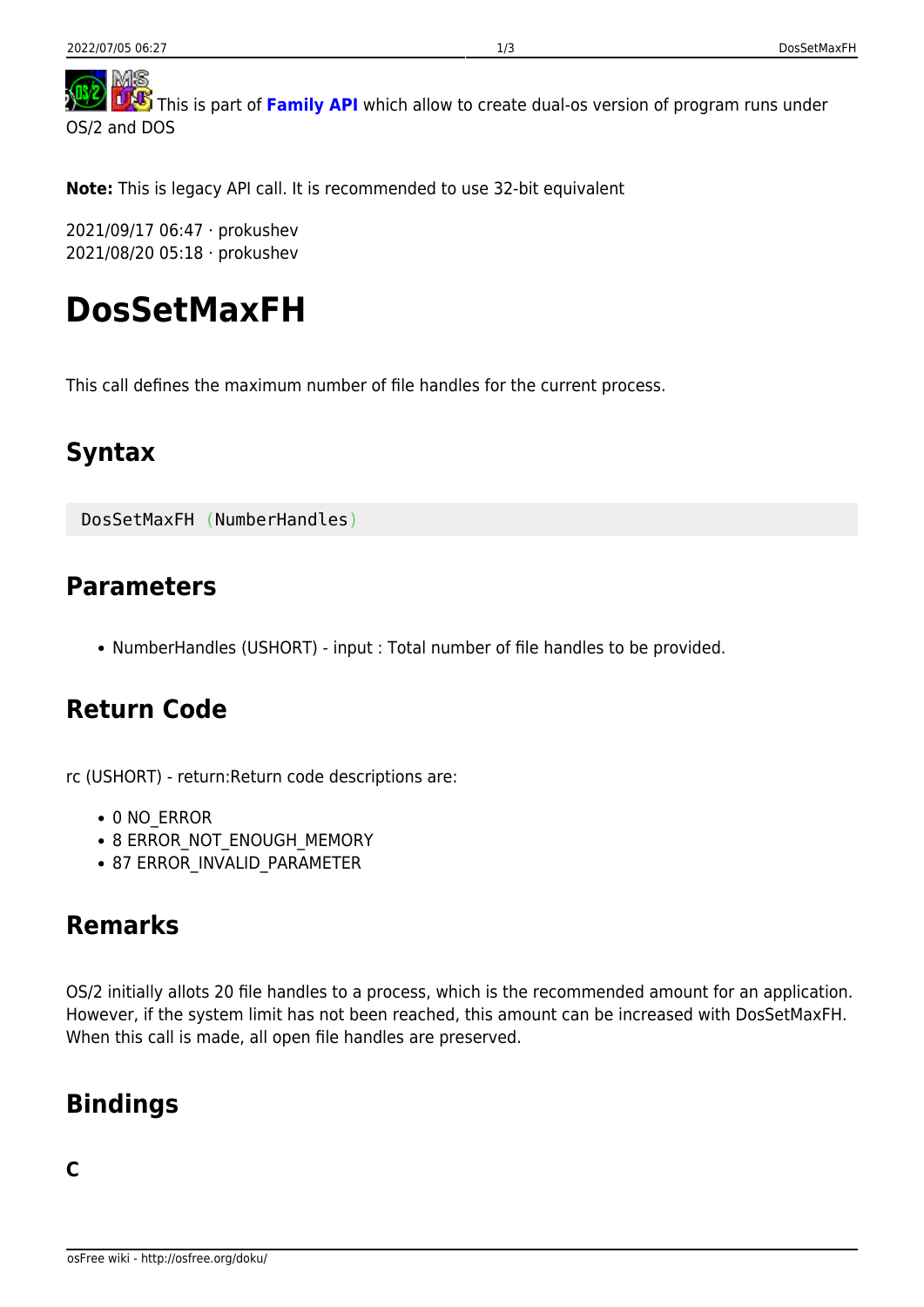#define INCL\_DOSFILEMGR

USHORT rc = DosSetMaxFH(NumberHandles);

USHORT NumberHandles; */\* Number of file handles \*/* USHORT rc; */\* return code \*/*

#### **MASM**

EXTRN DosSetMaxFH:FAR INCL\_DOSFILEMGR EQU 1

PUSH **WORD** NumberHandles *;Number of file handles* CALL DosSetMaxFH

Returns **WORD**

| <b>Family API</b>             |                       |                                                                                                                                                                                                                                                                                                                                                                              |
|-------------------------------|-----------------------|------------------------------------------------------------------------------------------------------------------------------------------------------------------------------------------------------------------------------------------------------------------------------------------------------------------------------------------------------------------------------|
|                               | Process<br>Manager    | DosBeep DosExit DosSleep DosExecPgm                                                                                                                                                                                                                                                                                                                                          |
|                               | File Manager          | DosChDir DosChgFilePtr DosClose DosDelete DosDupHandle DosMkDir DosMove<br>DosQCurDir DosQCurDisk DosSetFileMode DosOpen DosQFileInfo DosRead<br>DosQFileMode DosQFSInfo DosQVerify DosRmDir DosSelectDisk DosFindClose<br>DosFindFirst DosFindNext DosSetFileInfo DosSetVerify DosWrite DosFileLocks<br>DosSetFHandState DosNewSize DosBufReset DosQFHandState DosSetFSinfo |
|                               | Memory<br>DOS Manager | DosFreeSeg DosSubAlloc DosSubFree DosSubSet DosAllocHuge DosAllocSeg<br>DosReallocHuge DosReallocSeg DosGetHugeShift DosCreateCSAlias                                                                                                                                                                                                                                        |
|                               | <b>NLS</b>            | DosCaseMap DosGetCtryInfo DosGetDBCSEv DosSetCtryCode DosGetCollate<br>DosGetMessage DosInsMessage DosPutMessage                                                                                                                                                                                                                                                             |
|                               | Date and<br>Time      | DosSetDateTime DosGetDateTime                                                                                                                                                                                                                                                                                                                                                |
|                               | <b>Devices</b>        | <b>DosDevConfig DosDevIOCtl</b>                                                                                                                                                                                                                                                                                                                                              |
|                               | Signals               | DosHoldSignal DosSetSigHandler                                                                                                                                                                                                                                                                                                                                               |
|                               | Misc                  | BadDynLink DosGetEnv DosGetMachineMode DosGetVersion DosError DosErrClass<br><b>DosSetVec</b>                                                                                                                                                                                                                                                                                |
| <b>KBD</b>                    |                       | KbdCharln KbdFlushBuffer KbdGetStatus KbdSetStatus KbdStringIn KbdPeek                                                                                                                                                                                                                                                                                                       |
| VIO                           |                       | VioGetBuf VioGetConfig VioGetCurPos VioGetCurType VioGetPhysBuf<br>VioReadCellStr VioReadCharStr VioScrollUp VioScrollDn VioScrollLf VioScrollRt<br>VioScrUnLock VioSetCurPos VioSetCurType VioSetMode VioGetMode VioShowBuf<br>VioWrtCellStr VioWrtCharStr VioWrtCharStrAtt VioWrtNAttr VioWrtNCell<br>VioWrtNChar VioWrtTTY VioScrLock VioPopUp                            |
| <b>Tools</b>                  |                       | <b>BIND</b>                                                                                                                                                                                                                                                                                                                                                                  |
| <b>Modules</b>                |                       | DOSCALLS.DLL VIOCALLS.DLL KBDCALLS.DLL MSG.DLL                                                                                                                                                                                                                                                                                                                               |
| Libraries                     |                       | API.LIB OS2386.LIB FAPI.LIB DOSCALLS.LIB SUBCALLS.LIB                                                                                                                                                                                                                                                                                                                        |
| $2018/08/2517.05$ , prokuchev |                       |                                                                                                                                                                                                                                                                                                                                                                              |

2018/08/25 17:05 · prokushev